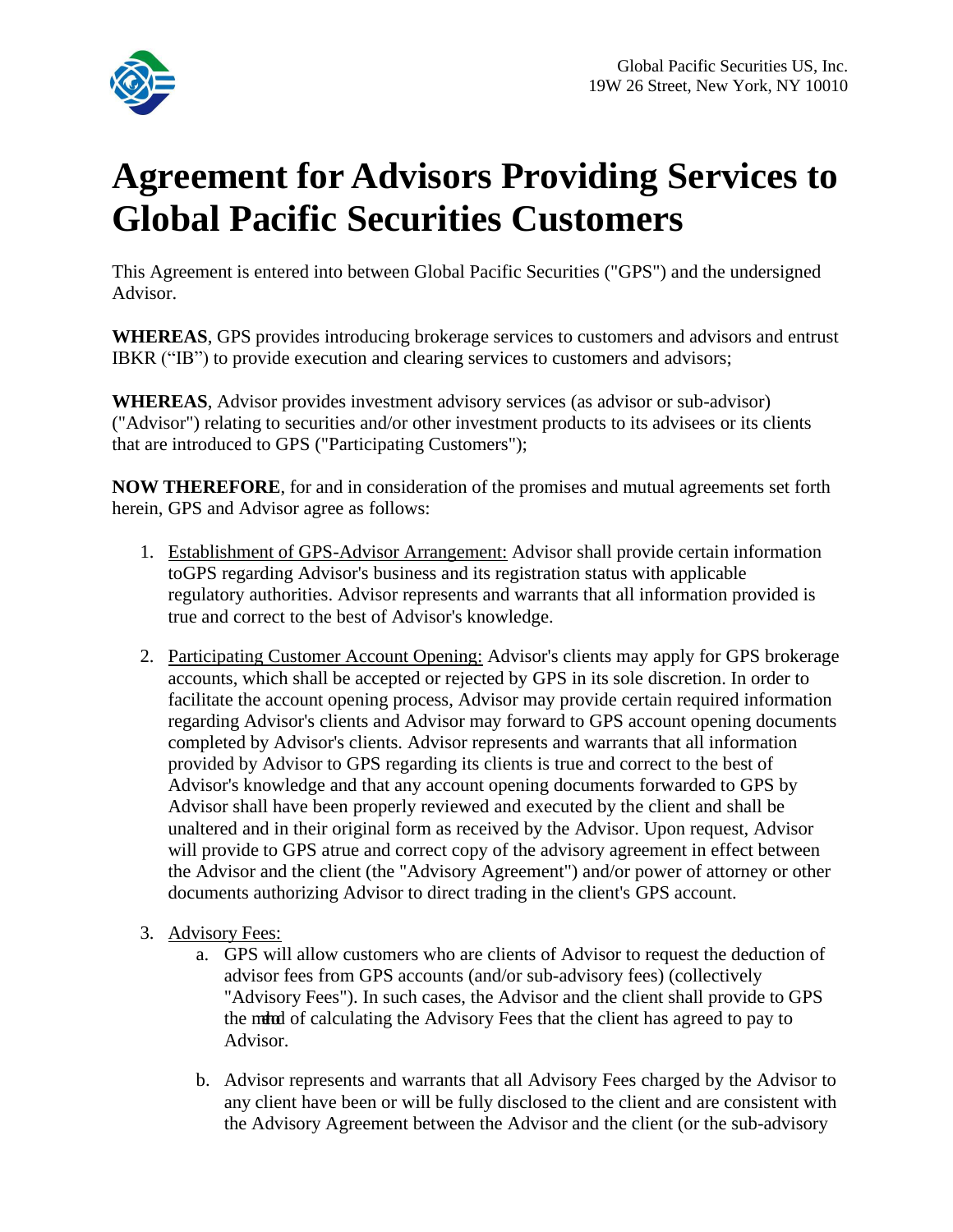

agreement between the Advisor and the primary Advisor). Advisor further represents and warrants that its Fees shall be reasonable and shall comply with all applicable laws and regulations of any relevant jurisdiction and the rules of any regulatory authority or self-regulatory organization to which Advisor is subject (the "Laws and Regulations").

- c. GPS's only liability to pay funds to Advisor under this Agreement is to pay Advisory Fees that GPS actually has deducted from Participating Customer accounts. Customer remains solely liable to Advisor for such Fees and Advisor specifically acknowledges that GPS may be unable to deduct Advisory Fees under certain circumstances and that in such case GPS has no liability to Advisor for uncollected Fees. These circumstances include but are not limited to: (i) if there are or will be insufficient funds in a Participating Customer's GPS account to cover the Advisory Fees; (ii) if deduction of the Advisory Fees would, or might in GPS's sole judgment, cause the account to have insufficient equity to cover margin requirements or other obligations of the Participating Customer to GPS; (iii) if thereis a dispute between the Participating Customer and Advisor regarding the Advisory Fees, or if there is any dispute between or among any of the Participating Customer, Advisor and GPS regarding this Agreement or Advisor's orGPS's provision of advisory or brokerage services, respectively, to customer; (iv) ifthe Participating Customer has closed its GPS account or if GPS has terminated the customer's account; (v) if there is any doubt in GPS's sole judgment as to whether aParticipating Customer has authorized deduction of the Advisory Fees from its account; or (vi) if, in GPS's judgment, Advisor has violated any provision of this Agreement, the Advisory Agreement with the Participating Customer, applicable sub-advisory agreements, or applicable Laws and Regulations.
- d. If GPS deducts Advisory Fees from the account of a Participating Customer and a dispute arises as to whether such fees actually were owed by the Participating Customer to Advisor, or if GPS has other reason to believe that such funds should not be remitted to Advisor, GPS may elect at its sole discretion to return such Fees to the Participating Customer's account, in which case Advisor is responsible for collecting such Fees if they are owed. Advisor agrees to return to GPS immediatelyany funds of any kind erroneously or improperly remitted to Advisor by GPS, and Advisor grants a lien (in the amount of any funds owed to GPS by Advisor) to GPS against any other funds of Advisor held by GPS.
- e. Advisor will provide immediate written notice to the attention of the GPS Compliance Department in the event of any oral or written complaint made by any Participating Customer relating in any way to the Advisory Fees or to any of Advisor's or GPS's activities under the arrangement contemplated by this Agreement.
- 4. Material Changes in Customer or Advisor Information; Termination of Account:
	- a. Advisor will provide immediate written notice to GPS in the event of any change inthe Advisory Fees governing a Participating Customer account or in the event that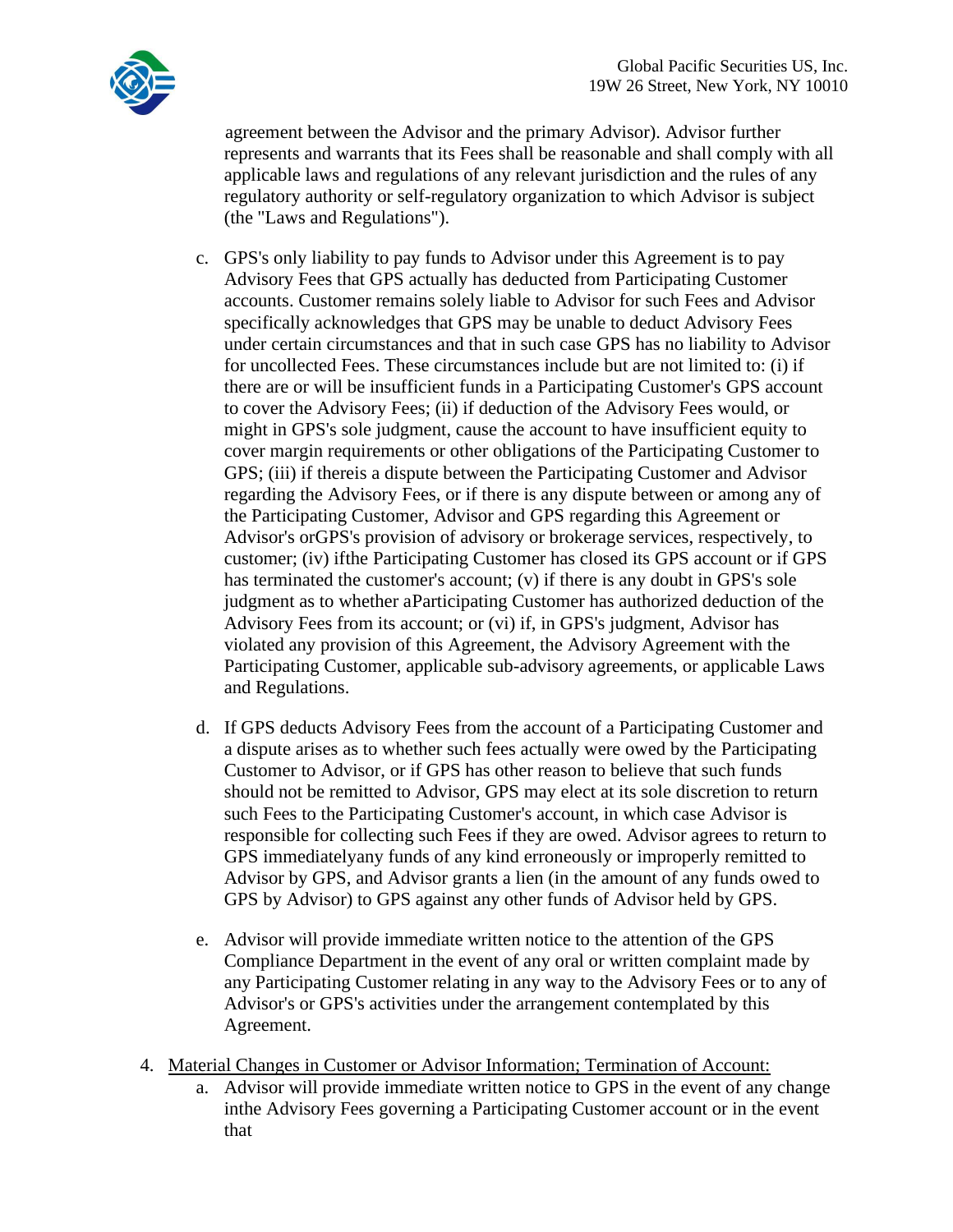any Participating Customer terminates its relationship with Advisor or wishes to terminate its relationship with GPS.

- b. Advisor will provide prompt written notice to GPS of any material change in any information regarding any Participating Customer, including but not limited to material changes in information regarding the Participating Customer's financialstatus or investment objectives. In the event of any change in a Participating Customer's Advisory Agreement or change in the power of attorney documents governing the Participating Customer's account, Advisor shall promptly provideto GPS a true and correct copy of the revised Agreement or documents.
- c. Advisor will provide prompt written notice to GPS of any material change in any information provided by the Advisor to GPS regarding the Advisor or its business.Advisor will provide immediate written notice by overnight mail or courier service to the attention of the GPS Compliance Department in the event of any change in Advisor's registration or regulatory status, including but not limited toany lapse in registration or licensing or any change or any suspension or bar or other adverse regulatory action affecting Advisor. If the Advisor is currently exempt from registration or licensing requirements under the Laws and Regulations, Advisor will immediately notify GPS if Advisor ceases to be eligiblefor such exemption.
- 5. Compliance with Laws and Regulations
	- a. Advisor represents that Advisor or Advisor's counsel has examined applicable U.S. state and federal laws and regulations, and/or the laws and regulations in the countries in which Advisor operates, to determine whether Advisor is required to be registered or licensed with appropriate regulatory authorities to provide investment advice and to direct trades in customer accounts. Advisor certifies that, if it is required to be registered or licensed, it is so registered or licensed and will remain so during the duration of this Agreement. If Advisor has determined that it is not required to be registered or licensed, Advisor certifies that this determination has been made in good faith based on all facts and circumstances known to Advisor.
	- b. Advisor is solely responsible for complying with all Laws and Regulations governing its provision of advisory services to Participating Customers, and GPS specifically disclaims any responsibility for such compliance. Among other things, Advisor is solely responsible for: (i) determining whether Advisor and/or its employees is required to be registered or licensed with appropriate regulatory authorities, and complying with any registration requirements; (ii) satisfying fiduciary obligations to its advisory clients; (iii) proper disclosure of material facts regarding the advisory services it provides; (iv) proper recordkeeping and reporting regarding the advisory services; (v) compliance with custody rules governing advisors; and (vi) compliance with anti-money laundering rules governing advisors. Advisor represents that it is now, and will remain, in material compliance with all applicable Laws and Regulations in connection with the activities contemplated by this Agreement.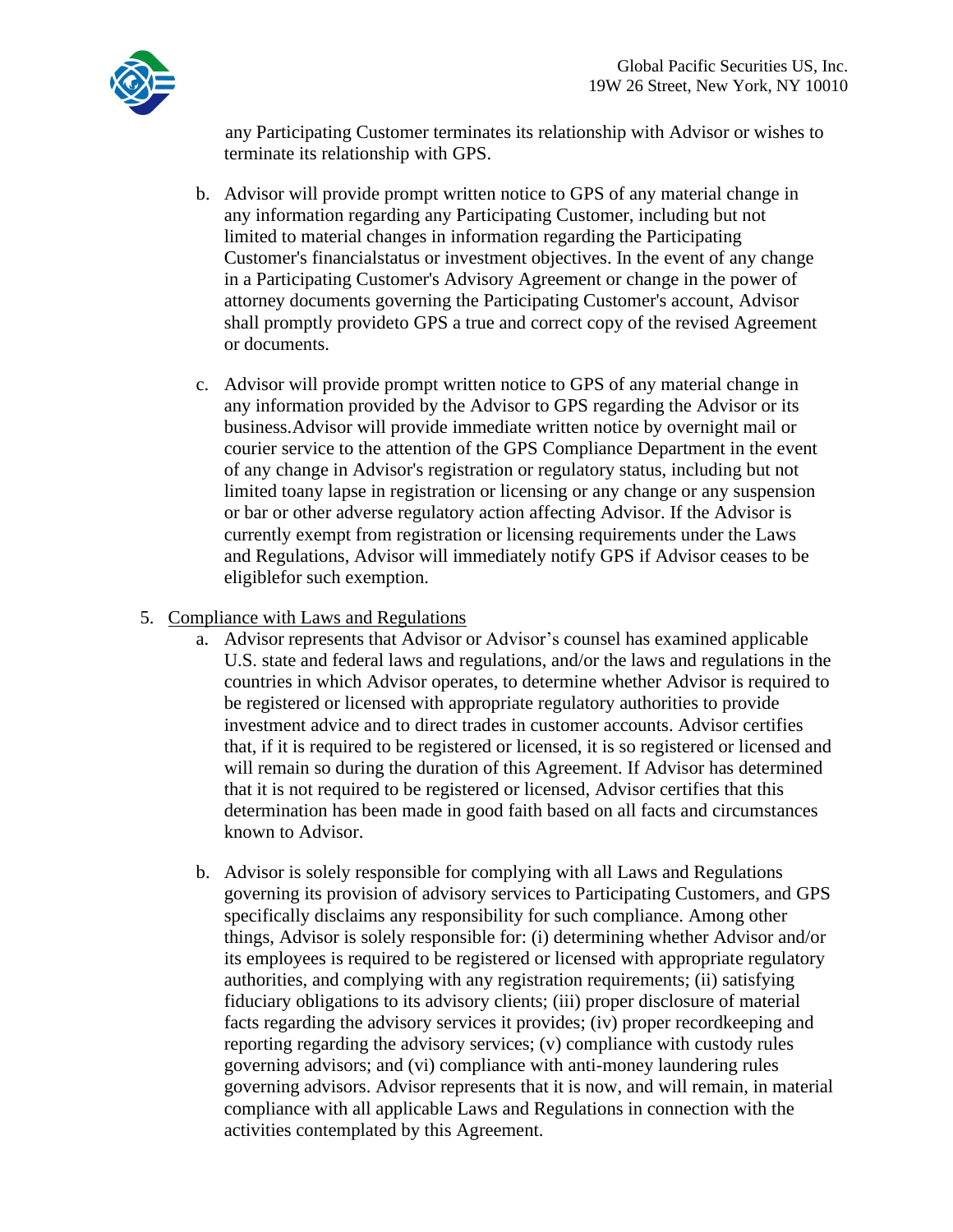

c. If Advisor signing this Agreement is a primary Advisor to a Participating Customer account and has appointed or contracted one or more sub-advisors to provide sub-advisory services for the account, Advisor represents: (i) that any sub-advisors have been appointed pursuant to a valid sub-advisory agreement, a copy of which will be produced to GPS upon request; (ii) that Advisor's agreementwith Customer allows the appointment of sub-advisors with the authority to exercise discretion in Customer's account; (iii) that Advisor has exercised reasonable due diligence and care in selecting sub-advisors (including but not limited to determining whether sub-advisors are required to be registered or licensed and confirming that they are so registered or licensed if required); (iv) that Advisor will monitor the actions and trading decisions of sub-advisors on a frequent and ongoing basis to ensure that they are lawful and appropriate and consistent with the financial objectives and circumstances of the client; and (v) that any sub-advisory fees charged by sub-advisors are lawful and reasonable and consistent with the applicable Advisory Agreement with Customer (and that the total fees charged by Advisor and any sub-advisors to the Customer are also lawful and reasonable and consistent with the applicable Advisory Agreement with Customer).

- d. If Advisor signing this Agreement is a sub-advisor that has been appointed by a primary Advisor to a Participating Customer account to provide sub-advisory services for the account, Advisor represents that Advisor has been appointed pursuant to a valid sub-advisory agreement, a copy of which will be produced to Global Pacific Securities upon request.
- 6. Relationship Between Advisor and GPS: :
	- a. Advisor acknowledges that GPS does not and will not solicit trades or provide trading, investment or tax advice of any kind to Participating Customers. GPS has no duty to supervise or review Advisor's actions or recommendations. GPS's provision of brokerage services to Participating Customers and its deduction of Advisory Fees does not in any way represent an endorsement of Advisor's services or of any particular recommendations or advice or actions of Advisor, and Advisor shall not make any statements implying that GPS has reviewed or approved of Advisor, its services or any recommendations or advice or actions of Advisor. Advisor bears sole responsibility for resolving any and all claims, questions or disputes of any kind by Participating Customers regarding Advisor's provision of investment advisory services (including specific conduct, advice or recommendations of Advisor or any sub-advisor) or Advisor's activities under this Agreement.
	- b. All claims, questions or disputes regarding GPS's provision of brokerage services orregarding GPS's execution of particular trades must be referred to GPS. Advisor has no authority to decide or resolve such claims, questions or disputes on GPS's behalf.
	- c. Neither the Advisor nor any officers, directors or employees of Advisor are employees or agents or associated persons of GPS, nor shall they hold themselvesout as such. Advisor has no authority, and shall not make any representations or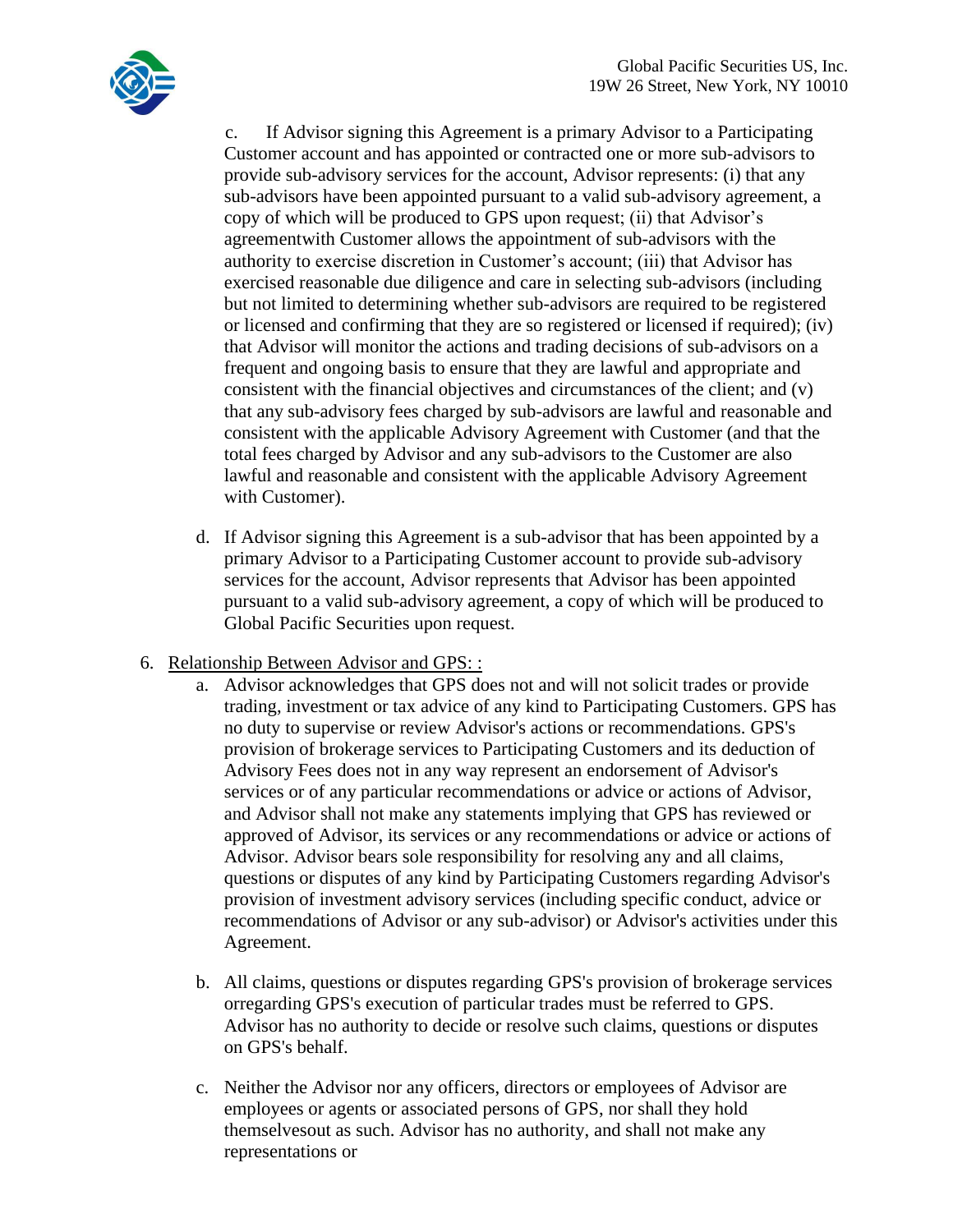

give any warranties on GPS's behalf. Advisor shall have no authority to bind GPS orto enter into any agreement, understanding or commitment giving rise to any liability or obligation of GPS.

- d. This Agreement does not and shall not be deemed to constitute a partnership or joint venture between the parties, and neither party nor any of its respective directors, officers, employees or agents shall, by virtue of the performance of their obligations under this Agreement, be deemed to be an agent or employee of the other.
- e. Advisor acknowledges that the Customer Agreements entered between GPS and GPSCustomers do not confer any rights on Advisor, nor does GPS have any liability or obligation whatsoever to Advisor arising from any GPS Customer Agreement.
- 7. Intellectual Property: All right, title, copyright and other interest in and to any part of or all of the GPS Trader Workstation and any other GPS systems, software or technologies shallat all times remain the sole and exclusive property of IB and/or GPS.
- 8. Liability and Indemnity:
	- a. Advisor hereby indemnifies and agrees to hold GPS and its affiliates, and its and their successors and assigns, and its and their directors, officers and employees ("GPS Indemnitees") harmless against any and all penalties, damages, costs, judgments, attorney's fees or any other expenses incurred in connection with any and all claims of any kind against GPS by customers, prospective customers, Participating Customers, civil or regulatory authorities or any other third parties, which relate to Advisor's provision of investment advisory services (including specific conduct, advice, trades or recommendations of Advisor) or Advisor's activities under this Agreement.
	- b. If Advisor signing this Agreement is a primary Advisor to a Participating Customer account and has appointed or contracted one or more sub-advisors to provide sub-advisory services for the account, Advisor indemnifies and agrees to hold the GPS Indemnitees harmless against any and all penalties, damages, costs, judgments, attorney's fees or any other expenses incurred in connection with any and all claims of any kind against GPS by customers, prospective customers, Participating Customers, civil or regulatory authorities or any other third parties, which relate to sub-advisor's actions, conduct, advice, trades or recommendations in connection with any GPS Customer account for which Advisor has appointed or contracted sub-advisor. This indemnity provision is applicable regardless of whether or not Advisor exercised proper diligence and care in selecting and monitoring the activities of the sub-advisor.
	- c. If within ten (10) business days after receiving written notice of any claim, demand, proceeding, suit or action with respect to which GPS Indemnitees may have any claim to indemnification under this Agreement, the Advisor shall fail to institute the defense of the GPS Indemnitee in connection with such claim, demand,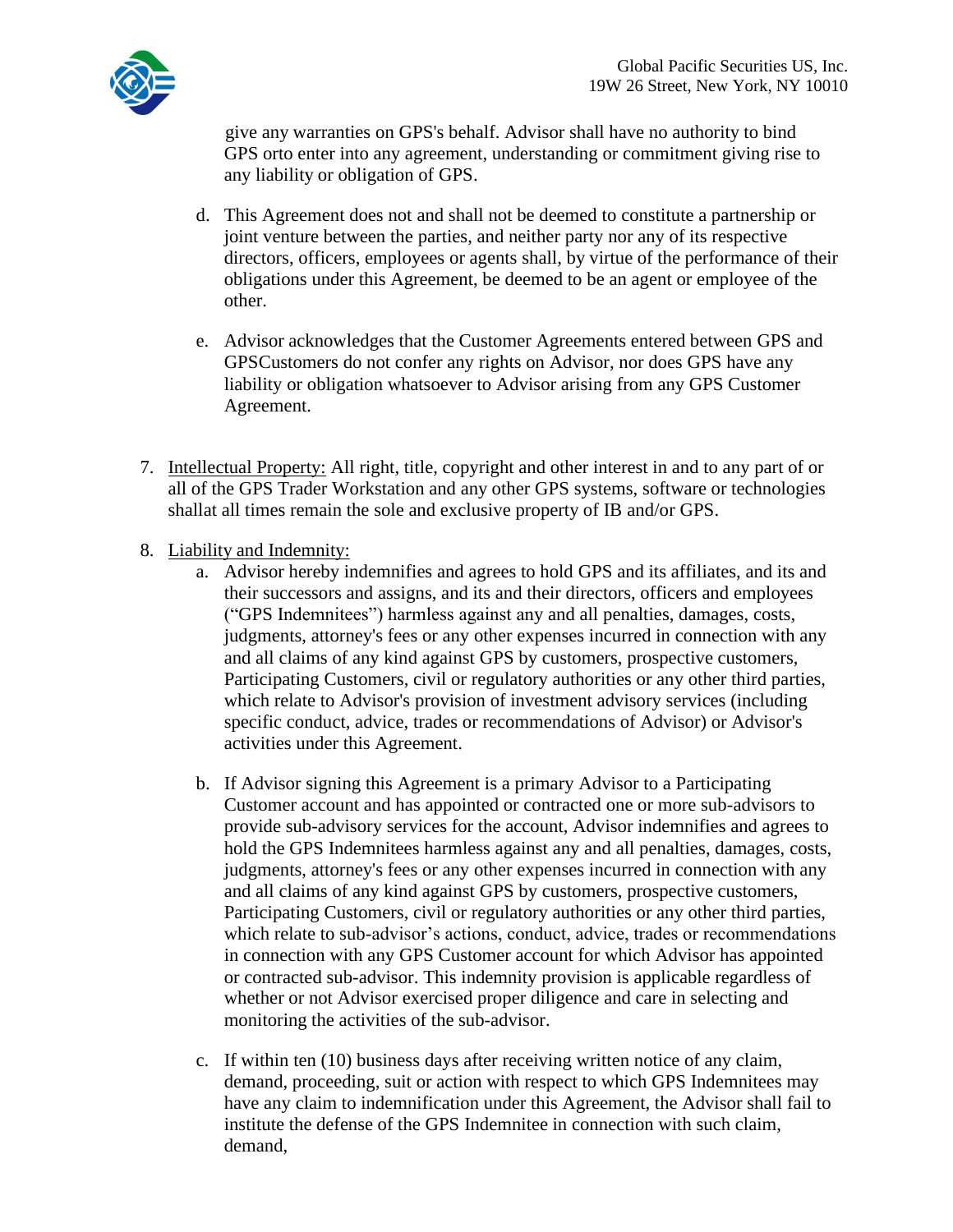

proceeding, suit or action, or if thereafter the Advisor shall fail diligently to prosecute such defense, the GPS Indemnitee shall have the right, but not the obligation, to defend such action. The costs and expenses, including reasonable attorneys' fees, associated with such a defense shall be borne by Advisor. Neither the exercise of the right to participate in or assume the responsibility for any such defense nor the failure to exercise such rights shall limit, in any way, the GPS Indemnitee's rights to indemnification under this Agreement. Advisor shall not settle any claim, demand, proceeding, suit or action against an GPS Indemnitee without the prior written consent of the GPS Indemnitee. In any claim, demand, proceeding, suit or action with respect to which GPS Indemnitees may have any claim to indemnification under this Agreement, whether the defense is instituted by Advisor or by the GPS Indemnitee, the GPS Indemnitee shall have the right to select its preferred counsel, whose costs along with all other costs of defense shall be borne by the Advisor.

- d. Errors, misunderstandings or controversies between Advisor (and/or any subadvisors) and Participating Customers shall be Advisor's (and/or any subadvisors') sole responsibility and liability.
- e. GPS's liability in any action, proceeding or claim arising out of this Agreement orany breach thereof, and Advisor's remedy, shall be limited to any actually collected and properly owed Advisory Fees. GPS shall not be liable under any circumstances for loss of profit or any direct, indirect, incidental, special, exemplary, punitive or consequential damages.
- f. The liability and indemnity provisions herein shall remain operative and in full force after termination of this Agreement.
- 9. Miscellaneous:
	- a. For the avoidance of doubt all references to "Advisor" in this Agreement shall mean, as applicable, the primary Advisor to a Participating Customer account or any sub-advisor that has been appointed or contracted for the account. All obligations of "Advisor" under this Agreement shall apply jointly and severally and with full force to the primary Advisor and all sub-advisors appointed or contracted by that primary Advisor unless expressly indicated otherwise.
	- b. This Agreement is governed by the laws of the State of New York, without giving effect to conflict of laws provisions. Courts of New York have exclusive jurisdiction over disputes relating to this Agreement, except when arbitration is provided. IN ALL JUDICIAL ACTIONS, ARBITRATIONS, OR DISPUTE RESOLUTION METHODS, THE PARTIES WAIVE ANY RIGHT TO PUNITIVE DAMAGES.
	- c. Advisor agrees to the provision of this Agreement in English and represents that Advisor understands all of the terms and conditions contained herein.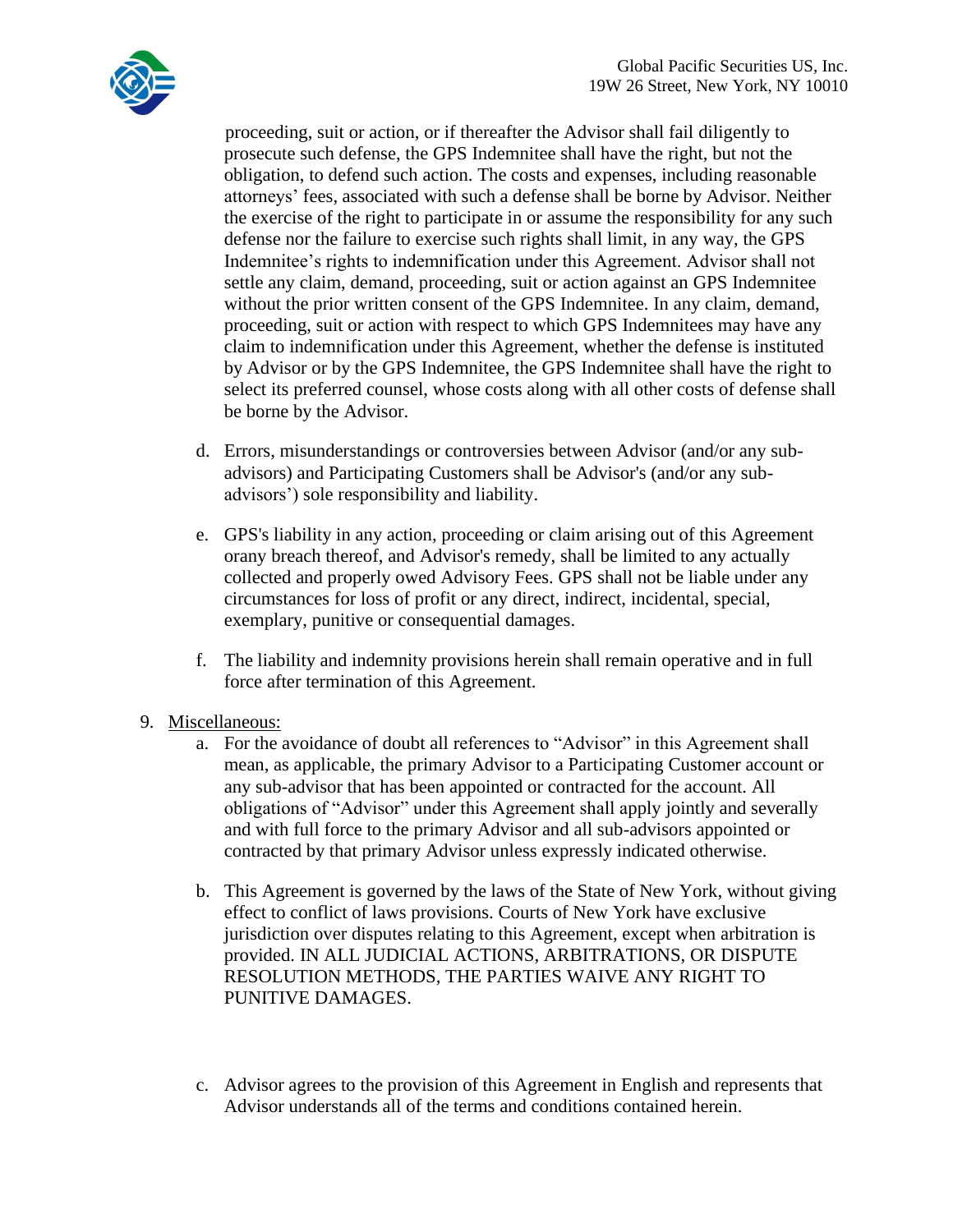

d. Either party may terminate this Agreement immediately upon written notice to theother party. GPS may terminate its provision of brokerage services with respect to any particular Participating Customer at any time without prior notice to the Advisor.

- e. This agreement is non-exclusive and nothing in this Agreement shall prevent Advisor from utilizing services of other brokerage firms or recommending that its customers do so, and nothing in this Agreement shall prevent GPS from providing services to customers of other investment advisors.
- f. This Agreement constitutes the entire understanding of the parties as to its subject matter. The parties acknowledge that they have not relied upon any oral or written representation of the other or the other's employees or agents and have made their own independent investigations into all relevant matters. This Agreement may not be modified except in writing signed by the party against whom such modification shall be asserted.
- g. This Agreement and all of the provisions hereof shall be binding upon and inure to the benefit of the parties hereto and their respective successors and permitted assigns. All or part of the rights and obligations of GPS under this Agreement maybe assigned by GPS to any affiliate of GPS or of the Global Pacific Securities Group, without the consent of Advisor, but no other assignment may be made by either party without the written consent of the other, which shall not be unreasonably withheld.
- h. The failure of either party to enforce at any time, or for any period, any one or more of the terms or conditions of this Agreement shall not be a waiver of such terms or conditions or of the right at any time subsequently to enforce all terms and conditions of this Agreement. If any one or more of the provisions of this Agreement shall be held to be invalid, illegal or unenforceable, the validity, legality or enforceability of the remaining provisions of this Agreement shall not be affected thereby.

## 10. **Mandatory Arbitration**:

- a. This agreement contains a pre-dispute arbitration clause. By signing an arbitration agreement the parties agree as follows:
	- ALL PARTIES TO THIS AGREEMENT ARE GIVING UP THE RIGHT TO SUE EACH OTHER IN COURT, INCLUDING THE RIGHT TO A TRIAL BY JURY, EXCEPT AS PROVIDED BY THE RULES OF THE ARBITRATION FORUM IN WHICH A CLAIM IS FILED.
	- ARBITRATION AWARDS ARE GENERALLY FINAL AND BINDING; A PARTY'S ABILITY TO HAVE A COURT REVERSE OR MODIFY AN ARBITRATION AWARD IS VERY LIMITED.
	- THE ABILITY OF THE PARTIES TO OBTAIN DOCUMENTS. WITNESS STATEMENTS AND OTHER DISCOVERY IS GENERALLY MORE LIMITED IN ARBITRATION THAN IN COURT PROCEEDINGS.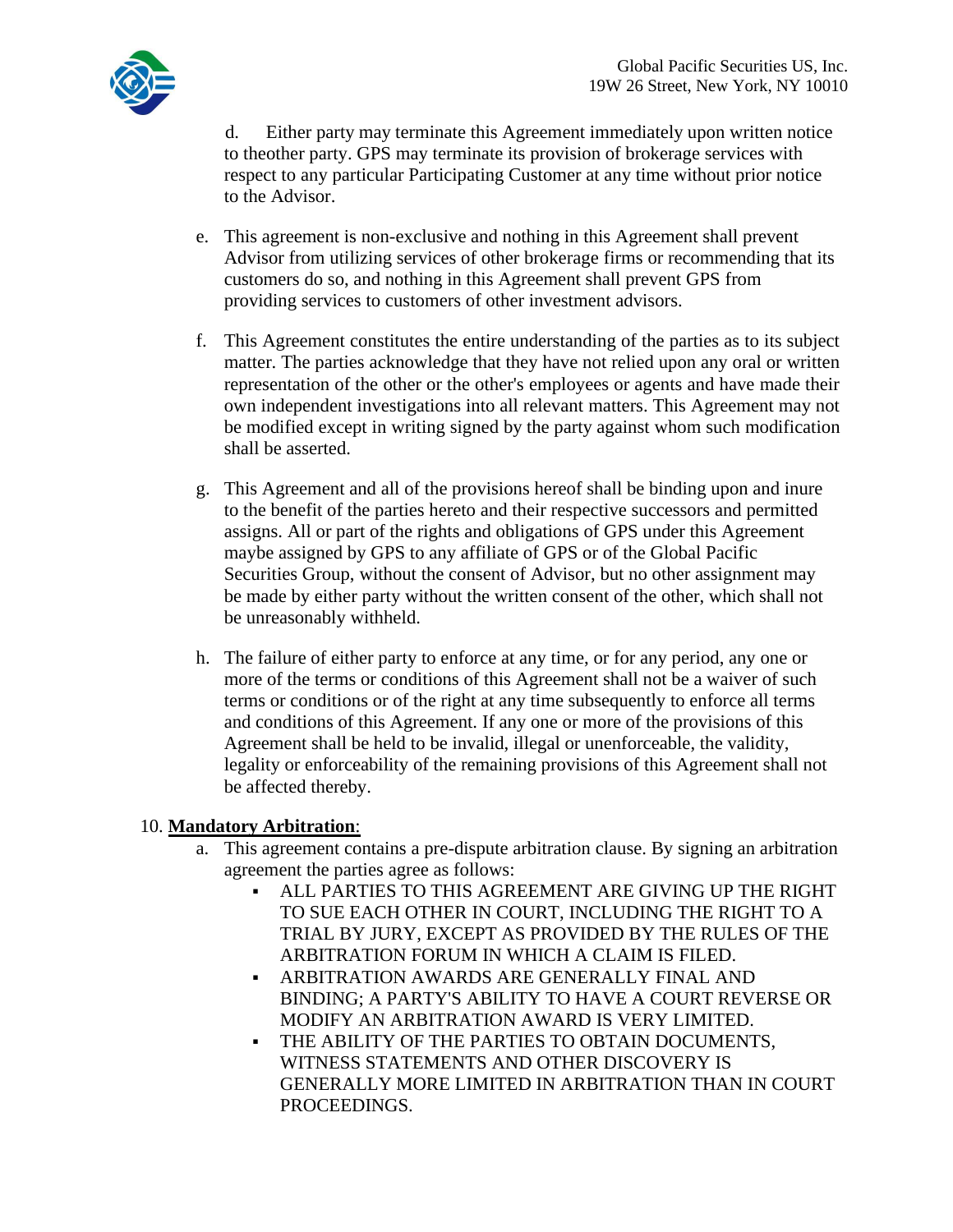

- THE ARBITRATORS DO NOT HAVE TO EXPLAIN THE REASON(S) FOR THEIR AWARD UNLESS, IN AN ELIGIBLE CASE, A JOINT REQUEST FOR AN EXPLAINED DECISION HAS BEEN SUBMITTED BY ALL PARTIES TO THE PANEL AT LEAST 20 DAYS PRIOR TO THE FIRST SCHEDULED HEARING DATE.
- THE PANEL OF ARBITRATORS WILL TYPICALLY INCLUDE A MINORITY OF ARBITRATORS WHO WERE OR ARE AFFILIATED WITH THE SECURITIES INDUSTRY.
- THE RULES OF SOME ARBITRATION FORUMS MAY IMPOSE TIME LIMITS FOR BRINGING A CLAIM IN ARBITRATION.
- IN SOME CASES, A CLAIM THAT IS INELIGIBLE FOR ARBITRATION MAY BE BROUGHT IN COURT.
- THE RULES OF THE ARBITRATION FORUM IN WHICH THE CLAIM IS FILED, AND ANY AMENDMENTS THERETO, SHALL BE INCORPORATED INTO THIS AGREEMENT.
- b. **Advisor and GPS agree that any controversy, dispute, claim, or grievance between GPS, any GPS affiliate or any of their shareholders, officers, directors employees, associates, or agents, on the one hand, and Advisor or, if applicable, Advisor's shareholders, officers, directors employees, associates, agents or sub-advisors on the other hand, arising out of, or relating to, this Agreement, or any account(s) established hereunder by Advisor and/or Participating Customers; any transactions therein; any transactions betweenand among GPS, Advisor and/or Participating Customers; any provision of theGPS Customer Agreement or any other agreement between GPS and Advisor or Participating Customer; or any breach of such transactions or agreements, shall be resolved by arbitration in accordance with the rules then prevailing of any one of the following: (a) The New York Stock Exchange; (b) the Financial Industry Regulatory Authority; (c) the National Futures Association, or (d) if Advisor resides in the U.K. or Europe, an appropriate arbitration forum in the U.K. Neither GPS nor Advisor shall object to the jurisdiction of any of the aforementioned forums for arbitration on the grounds that Advisor or GPS is not registered with the particular forum or organization sponsoring the forum, or that not all products traded in the relevant account(s) (if applicable) are under the jurisdiction of the particularforum or organization.**
- c. No person shall bring a putative or certified class action to arbitration, nor seek to enforce any pre-dispute arbitration agreement against any person who has initiated in court a putative class action; or who is a member of a putative class who has not opted out of the class with respect to any claims encompassed by the putative class action until:
	- i. the class certification is denied; or
	- ii. the class is decertified; or
	- iii. the customer is excluded from the class by the court. Such forbearance to enforce an agreement to arbitrate shall not constitute a waiver of any rights under this agreement except to the extent stated herein.